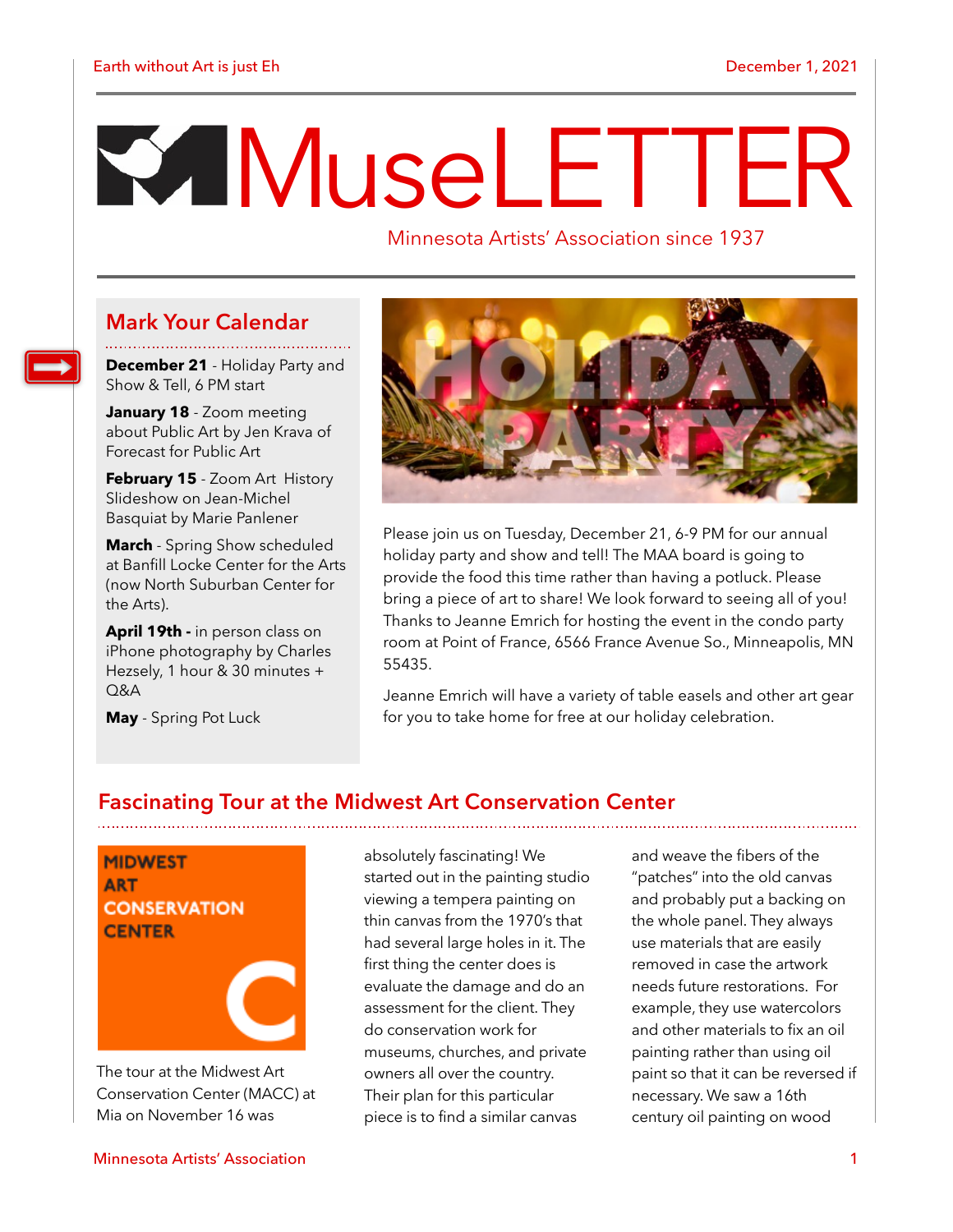### **Conservation Tour continued**

that was almost completed which had damage to the paint and separation of the 5 wooden panels that were connected with glue.



We also saw a beautiful piece of furniture done in the style of William Morris which was like a long bench with an upper curved part that had a beautiful gilded floral pattern with the sun. There were parts that needed to be re-gilded and the finish of the wood needed repair. Lucky for us the piece is in the collection of Mia so we'll be able to see the finished product once it is back upstairs in the collection! They were also in the process of repairing an angel statue with a basin and had almost completed a

tapestry with sewn found objects on it which they attached to a wooden support so that the weight was distributed more evenly.

Next we went to the print department and got to see a Renoir lithograph, a Redon chine colle, and a James Ensor etching which were inches away from our faces. The works were unframed and each had their own issue but the first thing the expert restorers will do is put the prints in a water bath to try to clean the paper. There was a drawing by Gorky that cannot have a water bath because it was pencil and crayon. It was totally amazing to experience these works up close and personal!

One of the most important parts of art conservation is prevention! The room temperature and relative humidity (RH) levels are so important to keeping your artwork in good condition. The American Institute for Conservation offers the following guidelines for general collections: Temperature: 59-77



degrees Fahrenheit, RH: 40-60%. Mold can grow at RH greater than or equal to 65%.

The women who explained the restoration process to us were so articulate, professional and answered our many questions. They were highly educated at different schools bringing all their expertise together. They have to study painting, art history and chemistry, have graduate degrees in conservation and do internships. We are lucky to have one of the few conservation centers in the country right here in Minneapolis. MACC is a nonprofit organization. Many thanks to MAA member Shelly Rottenberg for arranging the tour with director Colin Turner, the executive director. [www.PreserveArt.org](http://www.preserveart.org/)





Minnesota Artists' Association 2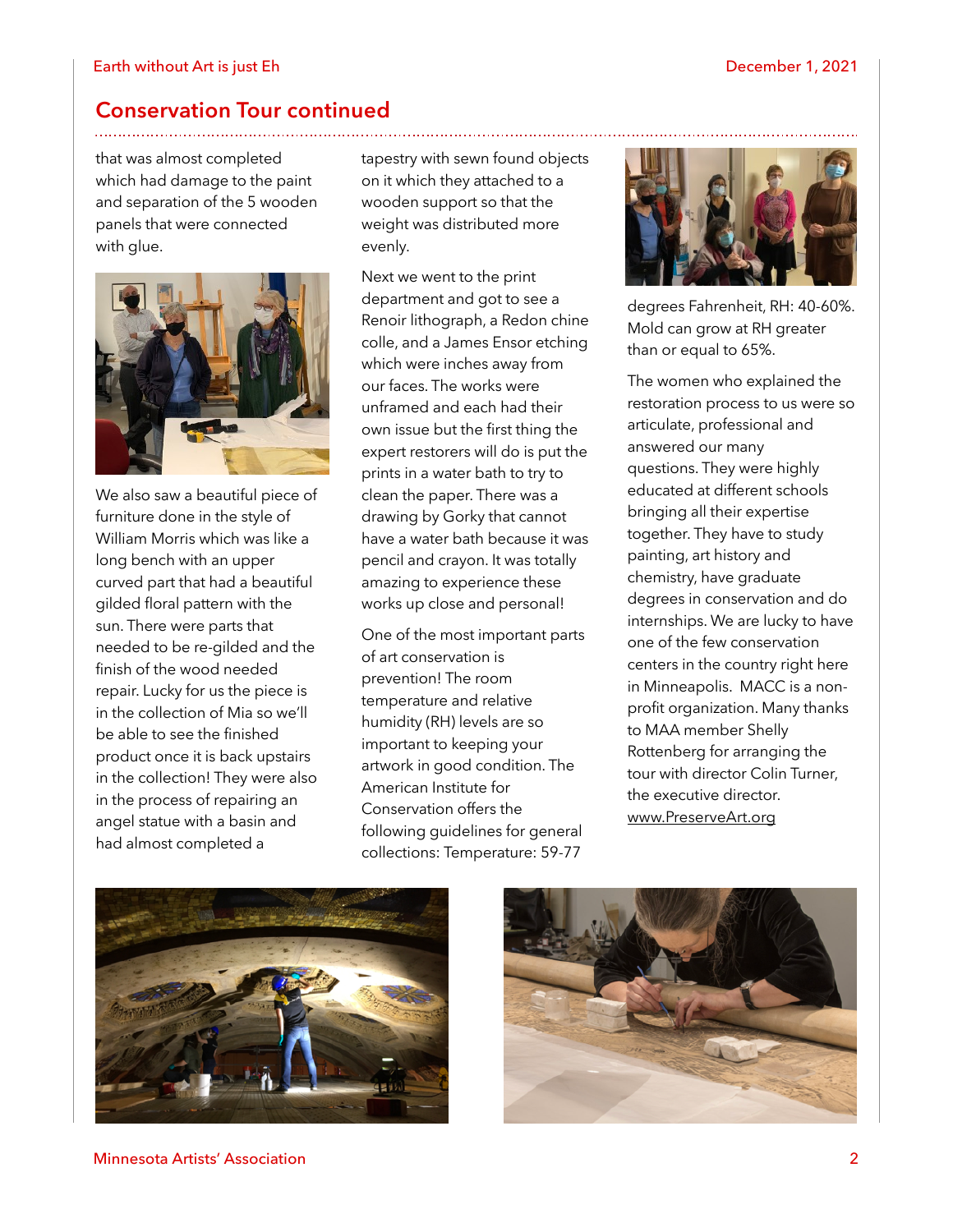#### Earth without Art is just Eh December 1, 2021

## **Member News**

#### **JuliAnne Jonker**

The New Pre-Raphaelites: Illumination Juror: Kerry Dumnn. Era Contemporary Gallery, in conjunction with Harcum College and the Delaware

Museum of Art. Painting:



Lady Godiva and the Black Knight. Exhibition dates : October 1 through January 10, 2022

Annual National Juried Exhibition, Wausau Museum



of Contemporary Art Juror: Peter Trippi, editor of Fine Art Connoisseur Magazine. Paintings included: Tapestry, Isabella Grace, In My Life, and Jimi. :) Exhibition dates: November 4 through December 31

Painter, **Susan M. Davies**, will be showing recent large scale pieces in her new series: "Forces of Nature" in the Riverview Gallery at The Phipps Center for Arts in Hudson, WI. Show dates: January 21-February 27, 2022. Please join Susan for the artists' reception Friday, January 21, 6:30-8:30.

The series, "Forces of Nature," features a new body of work celebrating the most basic elemental forces which connect all things in our ecosystem. Masses of color and form



collide with lines and shapes expressing a sense of energy and rhythm which exist in the spaces between the macro and micro cosmos.

**Roger Williams** is part of the [Dreaming of Mythos](https://sua.umn.edu/events/dreaming-mythos) show at the Coffman Gallery at the University of Minnesota. The show runs through January 29th.



<https://sua.umn.edu/events/dreaming-mythos>

Student Unions & Activities provides a place with convenient services for a diverse community to get involved, experience events, and develop skills to enhance the social, educational, and cultural environment of the University of Minnesota.

**Tom Dimock** has two exhibiting events:The Hopkins Center for the Arts Tom Dimock, 'Boats, Wind, and Sea'. First Floor Lobby Gallery. December 2, 2021 – January 2, 2022. Opening reception: Thursday, December 2, 6-8pm. <http://www.hopkinsartscenter.com/223/Exhibitions>

Tom is also exhibiting with OPM November 13, 2021 - January 8, 2022, Frameworks gallery, 2022A Ford Parkway, St. Paul, MN 55116 <https://frameworksmn.com/index.html>

**Sonja Hutchinson**'s work "On a Roll" was juried for publication in the 2022 Northeast Minneapolis Calendar. Printed copies are now available throughout the community.